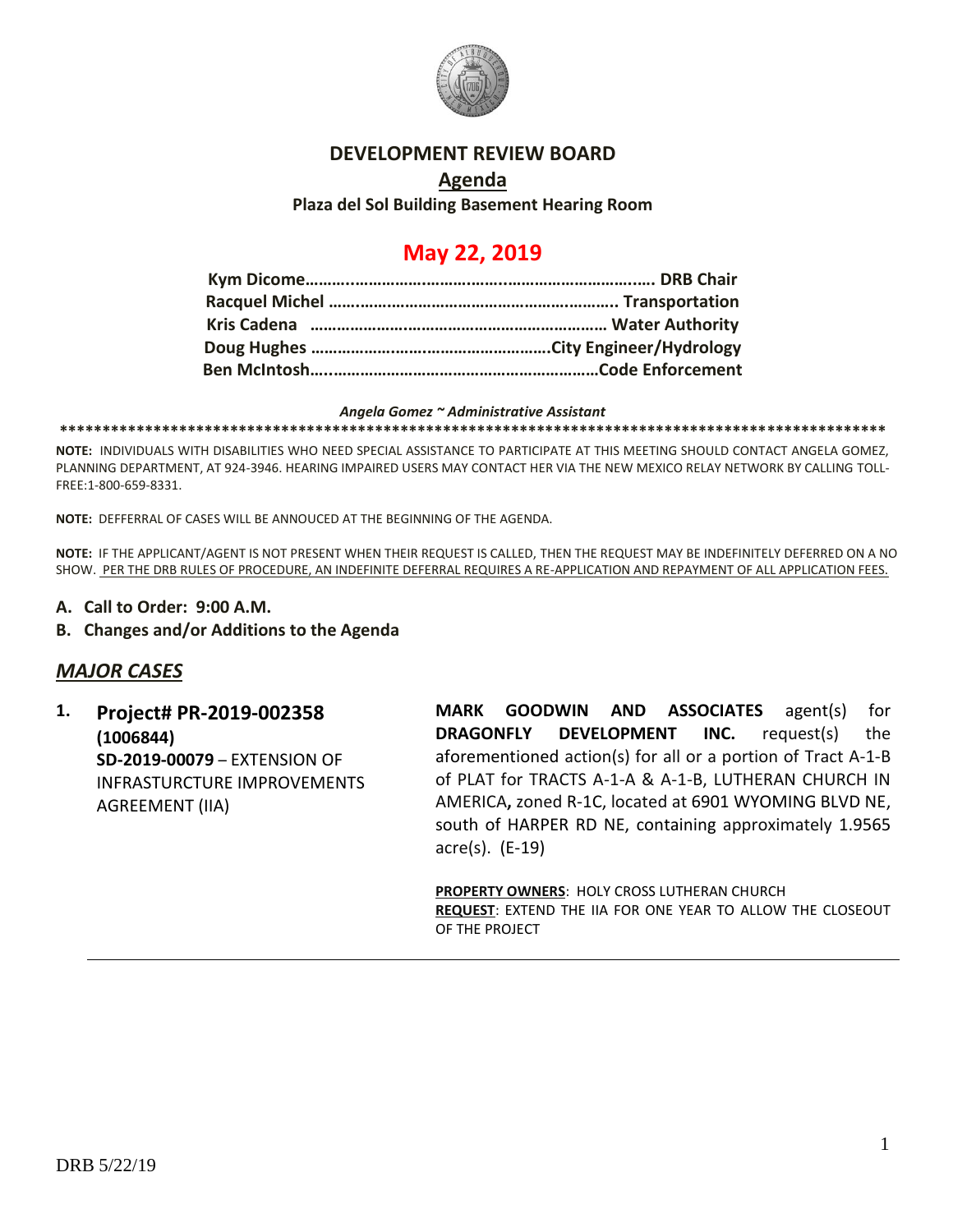| 2. | Project# PR-2019-002398                                                      | <b>DON BRIGGS</b> |
|----|------------------------------------------------------------------------------|-------------------|
|    | (1003613)<br>VA-2019-00172 - VARIANCE - TEMP<br>DEFERRAL OF S/W CONSTRUCTION | request(s) the af |
|    |                                                                              | of LOTS 1-70, SU  |
|    |                                                                              | B, located on SU  |
|    |                                                                              | DRIVE SW and      |
|    |                                                                              | annrovimatoly 1   |

PE agent(s) for **SUNSET VILLAGE LLC** orementioned action(s) for all or a portion of LOTS 1-70**,** SUNSET VILLA SUBDIVISION**,** zoned PD & R1- INSET GARDENS RD SW between ATRISCO SUNSET GARDENS RD SW, containing approximately 4.5 acre(s). (K-12)

**PROPERTY OWNERS**: VARIOUS LOT OWNERS/SUNSET VILLA LLC **REQUEST**: EXTEND THE TEMPORARY DEFERRAL OF S/W FOR ONE YEAR

**3. Project# PR-2019-002046 (1010582, 1001515) SI-2019-00032 -** SITE PLAN – DRB **WILSON & COMPANY, agent(s**) for **COA SOLID WASTE MANAGEMENT DEPT**., request(s) the aforementioned action(s) for all or a portion of a northerly portion of TRACT 107B1A1 excluding portions of Right of Way and excluding a northerly portion, TRACT 107B1A2 excluding portion of Right of Way, TRACT in the SW Corner – TRACT 107B1B, TRACT 108A3A1A, TRACT 108A3A1B, and TRACT 108A3B, TRACTS 108A1A1B1B & 108A1A2B2**,** TRACT 108A1A2B1A, TRACT 107B2A2 excluding Rights of Way, TRACT 107B2A1, excluding portion of Right of Way, MRGCD Map#33, zoned NR-LM, located at 4600 EDITH BLVD NE (SE corner of COMANCHE RD NE AND EDITH BLVD NE), containing approximately 22.0 acre(s). (G-15) *[Deferred from 2/27/19, 3/27/19, 5/1/19]*

**PROPERTY OWNERS**: CITY OF ALBUQUERQUE

**REQUEST**: SITE PLAN FOR NEW ADMIN BUILDING, VEHICLE MAINTENANCE BUILDING, BIN REPAIR/WELD SHOP BUILDING AND STORAGE AREA, GUARD SHACK, RECYCLING DROP OFF AREA, PARKING AREAS AND CNG FUELING STATION

**4. Project# PR-2018-001759 SD-2018-00129 –**PRELIMINARY PLAT **VA-2018-00234 –** DESIGN VARIANCE **VA-2019-00025** - SIDEWALK WAIVER **VA-2019-00026** – VARIANCE -TEMP DEFERRAL OF S/W CONSTRUCTION **VA-2019-00027** - DESIGN VARIANCE

**BOHANNAN HUSTON INC.** agent(s) for **WESTERN ALBUQUERQUE LAND HOLDINGS C/O GARRETT REAL ESTATE DEV.** request(s) the aforementioned action(s) for all or a portion of TRACT P WATERSHED SUBDIVISION, zoned PC, located on ARROYO VISTA BLVD NW near 118<sup>th</sup>/HIGH MESA, containing approximately 88.68 acre(s). (H-07, J-08, J-07) *[Deferred from 1/23/19, 2/13/19, 4/3/19, 4/10/19, 4/24/19, 5/8/19]*

**PROPERTY OWNERS**:WESTERN ALBQ LAND HOLDINGS c/o GARRETT DEV CORP **REQUEST**: SUBDIVIDE INTO 327 RESIDENTIAL LOTS + 46 TRACTS AND DESIGN VARIANCES TO DPM AND WAIVER/ DEFERRAL OF S/WS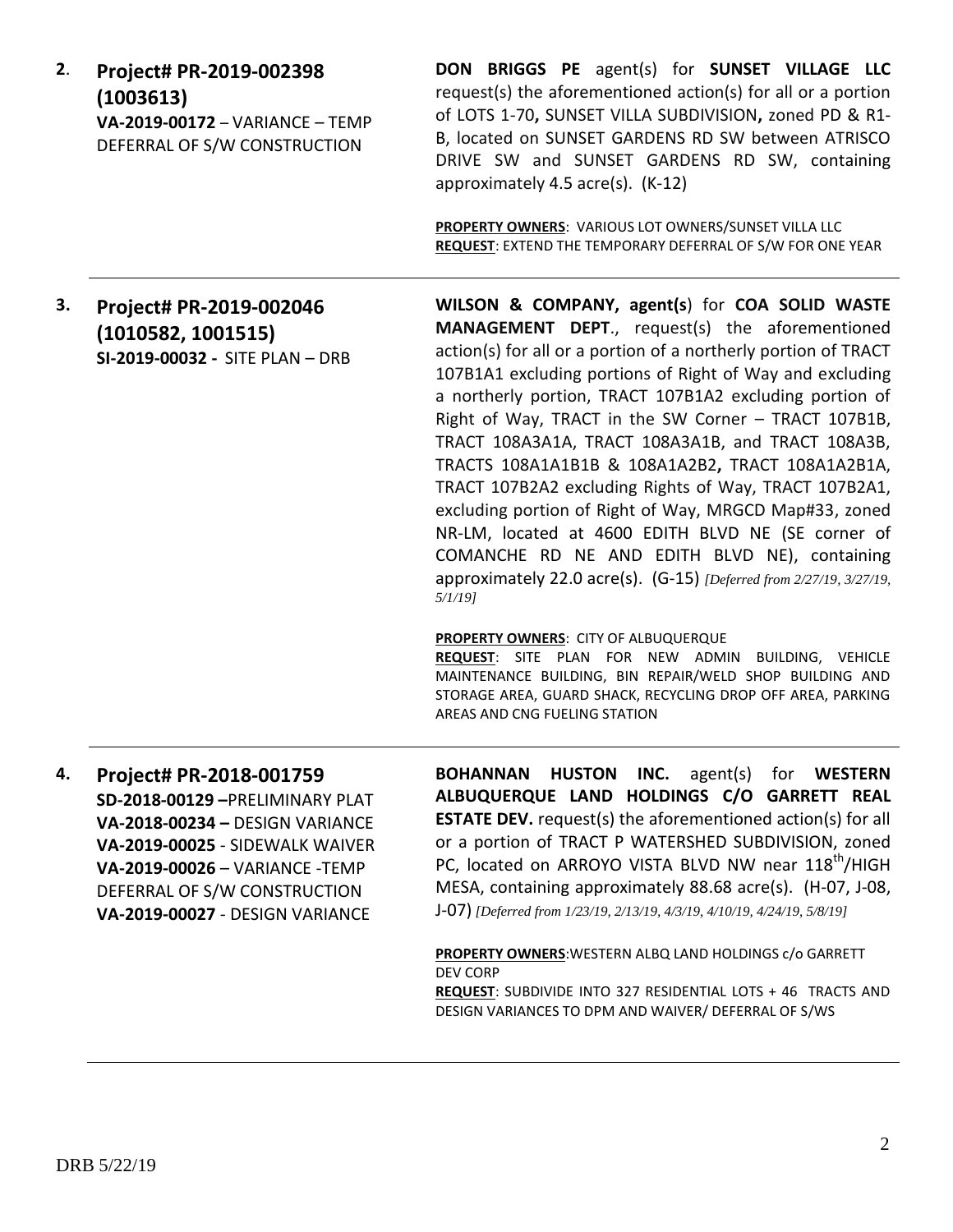**5. Project# PR-2018-001525 (1000469) SI-2019-00086** - SITE PLAN

**TIERRA WEST LLC** agent(s) for **MAVERICK INC.** request(s) the aforementioned action(s) for all or a portion of TRACT L-1-A-1 PLAT of TRACTS L-1-A-1 & L-1-B-1-A ATRISCO BUSINESS PARK & LOT 21-A MERIDAN BUSINESS PARK**,**  zoned NR-BP, located at 551 SILVER CREEK RD NW, SEC of UNSER BLVD NW and LOS VOLCANES RD NW, containing approximately 3.077 acre(s). (K-10)*[Deferred from 4/17/19, 5/8/19]*

**PROPERTY OWNERS**: GRAYLAND CORP & J2C LLC & CLIFFORD JACK & LEE RVT & ETAL **REQUEST**: SITE PLAN FOR CONVENIENCE STORE AND FUELING STATION

## *MINOR CASES*

EASEMENT (GAS)

#### **6. Project# PR-2019-002285 (1008124 + 1009526) SD-2019-00098** – PRELIMINARY/FINAL PLAT **SD-2019-00091** – VACATION OF PUBLIC EASEMENT (PUE) **SD-2019-00092** – VACATION OF PUBLIC EASEMENT(OVERHEAD UTILITY) **SD-2019-00093** – VACATION OF PUBLIC **CSI – CARTESIAN SURVEYS, INC.** agent(s) for **VISTA ORIENTE LTD. CO.** request(s) the aforementioned action(s) for all or a portion of LOT 2 PLAT OF LOTS 1 & 2 AMERICAN SQUARE**,** zoned MX-M, located at 3535 MENAUL BLVD NE, Albuquerque, NM, containing approximately 10.5095 acre(s). (H-16) **PROPERTY OWNERS**: VISTA ORIENTE LTD COATTN: JOHN SEDBERRY **REQUEST**: VACATE EASEMENTS & SUBDIVIDE ONE EXISTING LOT INTO 2 LOTS AND GRANT EASEMENTS

**7. Project# PR-2018-001734 SD-2018-00099** - PRELIMINARY/FINAL PLAT

**SD-2019-00094** – VACATION OF PUBLIC EASEMENT (TELEPHONE + TELEGRAPH)

> **ALPHA PRO SURVEYING LLC** agent(s) for **JAMES TAFOYA** request(s) the aforementioned action(s) for all or a portion of LOTS 1 + 2, BLOCK 11**,** VOLCANO CLIFFS SUBDIVISION UNIT 18, zoned R-1D, located at 6604 + 6600 PETIRROJO RD NW, containing approximately 0.7494 acre(s). (D-10)*[Deferred from 11/7/18, 11/14/18, 1/30/19 for a no show, 2/6/19]*

> **PROPERTY OWNERS**: HIGHLANDS JOINT VENTUREC/O TAFOYA JAMES C **REQUEST**: CONSOLIDATION OF 2 LOTS INTO 1 LOT